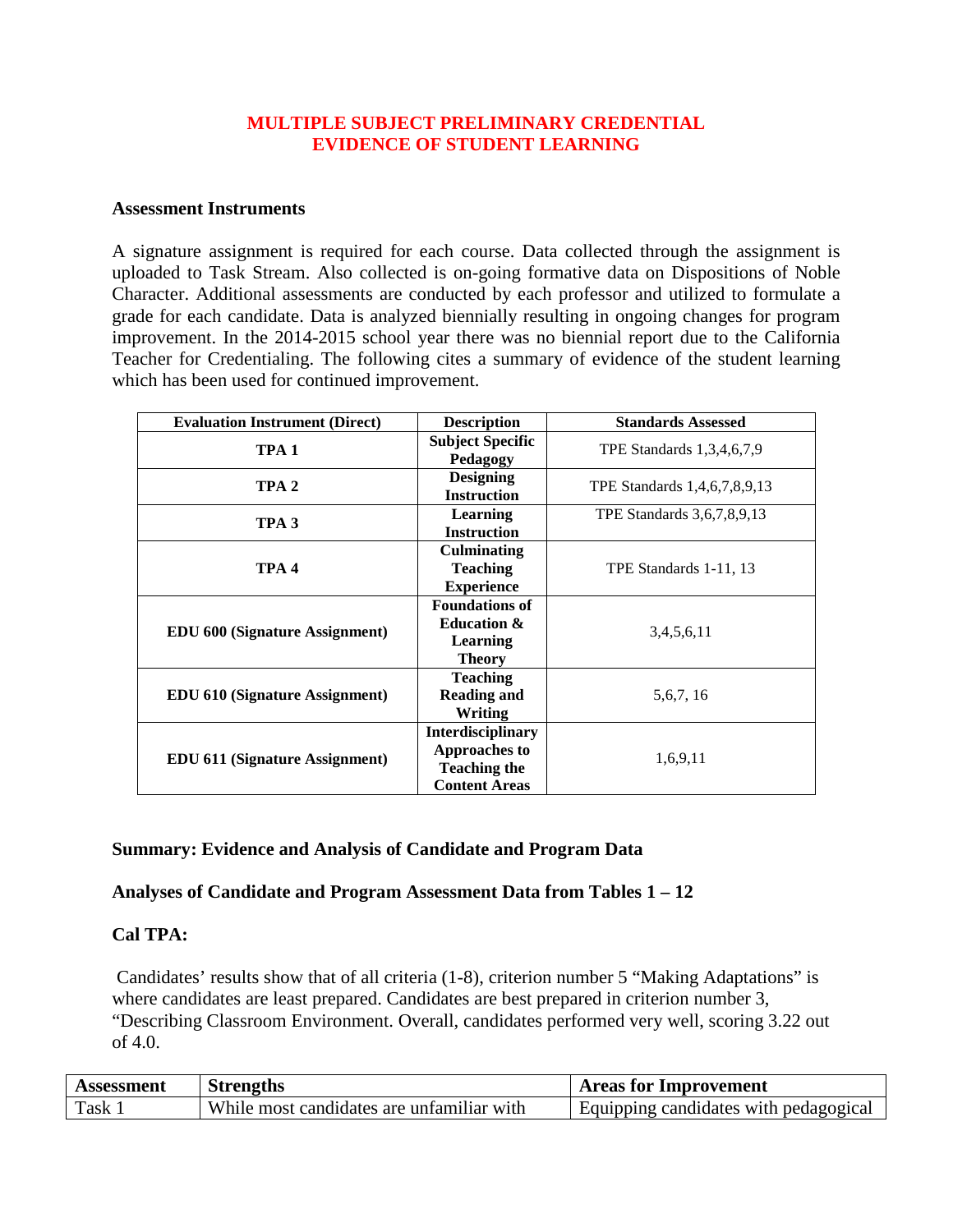| Task 2 | 'pedagogy' upon entering the program, 98.5%<br>of candidates pass Task 1 on their second<br>attempt after typically completing only three<br>courses.<br>The candidates gave considerable effort to<br>learning about their students. The candidates<br>are receiving solid exposure to and practice of<br>how to design effective instruction. 84.5% of | approaches to making adaptations will<br>require an adjustment of course content<br>and intentional modeling of these<br>approaches by the course professors.<br>As with Task 1, candidates' greatest<br>area of need was making adaptations<br>for student learning. The program<br>needs to continue encouraging the<br>practice of making appropriate                                                                                                 |
|--------|----------------------------------------------------------------------------------------------------------------------------------------------------------------------------------------------------------------------------------------------------------------------------------------------------------------------------------------------------------|----------------------------------------------------------------------------------------------------------------------------------------------------------------------------------------------------------------------------------------------------------------------------------------------------------------------------------------------------------------------------------------------------------------------------------------------------------|
|        | candidates passed this task on the first attempt.                                                                                                                                                                                                                                                                                                        | instructional and content adaptations to<br>meet the needs of students.                                                                                                                                                                                                                                                                                                                                                                                  |
| Task 3 | Candidates are gaining proficiency in planning<br>developmentally appropriate activities and<br>reflecting on evidence of student learning<br>based on those assessments. 97% of our<br>candidates passed this task on the second<br>attempt.                                                                                                            | As in Task 1 and 2, candidates continue<br>to be challenged in making adaptations<br>to their instruction, content, and<br>assessment in the effort to meet the<br>needs of their English Learners and<br>children who pose different learning<br>challenges. In addition, passage rates<br>on Task 3 decreased in 2013 on the<br>first attempt, demonstrating a need for<br>a renewed focus on instruction<br>strategies for assessment in all courses. |
| Task 4 | Candidates scored well in all criteria on Task<br>4, with most criteria having an average score<br>of at least 3.2 or above.                                                                                                                                                                                                                             | Candidates are in the final clinical<br>practice experience and they continue<br>to be challenged with developing<br>appropriate adaptations to meet the<br>learning needs of all students. Certain<br>criteria decreased in score average from<br>2012 to 2013 (e.g. Establishing Goals<br>and Objectives), demonstrating specific<br>needs for target instruction in all<br>coursework.                                                                |

### **Signature Assignment: EDU 600 (Foundations):**

Across Regional Centers, the overall mean scores for 2012 and 2013 for the Key Assessment in EDU 600 indicate that candidates successfully met the program and course outcomes, and the candidate learning outcomes.

| <b>Criteria</b>                                                                       | <b>Strengths</b>                                                | <b>Areas for Improvement</b> |
|---------------------------------------------------------------------------------------|-----------------------------------------------------------------|------------------------------|
| Knowledge of<br>research-based<br>theories and<br>principles of human<br>learning and | Candidates passed this criteria with a<br>mean score of $4.0/4$ | No improvement needed        |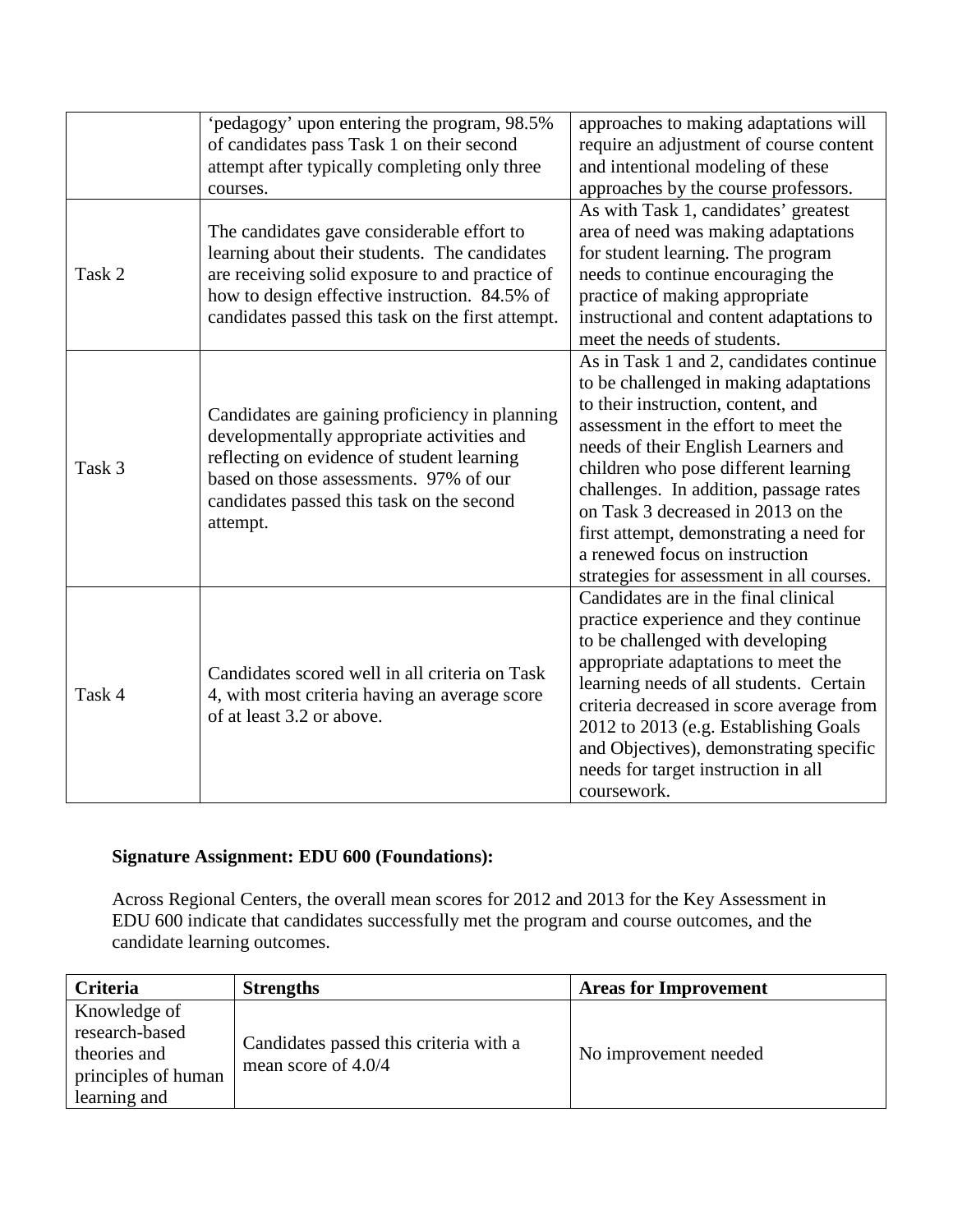| development                                                                                  |                                                                                     |                                                              |
|----------------------------------------------------------------------------------------------|-------------------------------------------------------------------------------------|--------------------------------------------------------------|
| Knowledge about<br>how these theories<br>affect classroom<br>practice.                       | Candidates passed this criteria with mean<br>scores ranging from $3.64/4 - 4/4$ .   | No improvement needed but continued<br>emphasis recommended. |
| Reflection on how<br>these theories affect<br>and resonate with<br>candidates' beliefs.      | Candidates passed this criteria with mean<br>scores ranging from $3.36/4 - 4.0/4$ . | No improvement needed but continued<br>emphasis recommended. |
| Presentation is<br>grammatically<br>correct, spelling is<br>correct, layout is<br>organized. | Candidates passed this criteria with mean<br>scores ranging from $3.57/4 - 4.0/4$   | No improvement needed.                                       |

# **Signature Assignment: EDU 610 (Reading):**

The overall mean scores for 2012 and 2013 for the Key Assessment in EDU610 across Regional Centers indicate that candidates successfully met the program and course outcomes, as well as the candidate learning outcomes.

| <b>Criteria</b>                                                                       | <b>Strengths</b>                                                                 | <b>Areas for Improvement</b>                                  |
|---------------------------------------------------------------------------------------|----------------------------------------------------------------------------------|---------------------------------------------------------------|
| Data collection<br>through anecdotal<br>observation and<br>student conferences        | Candidates passed this criteria with mean<br>scores ranging from $3.0/4 - 4/4$ . | No improvement needed with<br>continued emphasis recommended. |
| Data collection to<br>determine language<br>abilities or special<br>needs             | Candidates passed this criteria with mean<br>scores ranging from $3.5/4 - 4/4$ . | No improvement needed with<br>continued emphasis recommended. |
| Data collection<br>through<br>administration of<br>literacy assessment<br>instruments | Candidates passed this criteria with mean<br>scores ranging from $3.14/4 - 4/4$  | No improvement needed with<br>continued emphasis recommended. |
| Reflection on<br>student strengths<br>and areas for<br>growth                         | Candidates passed this criteria with mean<br>scores ranging from $3.31/4 - 4/4$  | No improvement needed with<br>continued emphasis recommended. |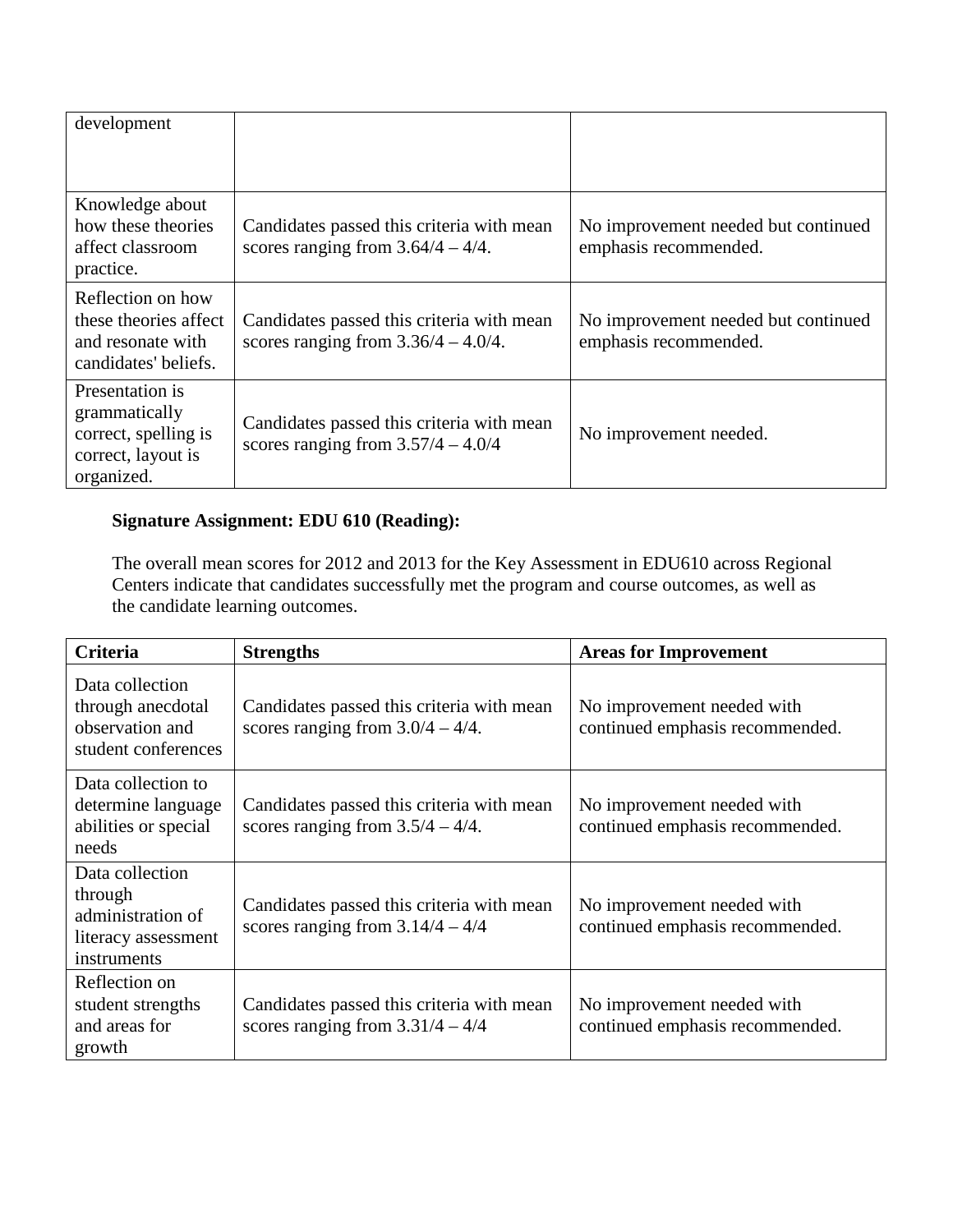| Criteria                                                      | <b>Strengths</b>                                                                                              | <b>Areas for Improvement</b>                                  |
|---------------------------------------------------------------|---------------------------------------------------------------------------------------------------------------|---------------------------------------------------------------|
| Setting learning<br>goals or next steps<br>for student growth | Candidates passed this criteria with mean<br>scores ranging from $3.13*/4 - 3.96*/4$<br>*Outlier data removed | No improvement needed with<br>continued emphasis recommended. |

# **Signature Assignment: EDU 611 (Content Methodology):**

The overall mean scores for 2012 and 2013 for the Key Assessment in EDU610 across Regional Centers indicate that candidates successfully met the program and course outcomes, as well as the candidate learning outcomes.

| <b>Criteria</b>                                                                                                                                                                                                                                                                                                                                                          | <b>Strengths</b>                                                                                              | <b>Areas for Improvement</b>                                                                           |
|--------------------------------------------------------------------------------------------------------------------------------------------------------------------------------------------------------------------------------------------------------------------------------------------------------------------------------------------------------------------------|---------------------------------------------------------------------------------------------------------------|--------------------------------------------------------------------------------------------------------|
| Rationale - The candidate provides<br>clear, coherent rationales for the<br>unit, the California Content<br>Standards/Common Core Standards<br>selected, as well as the way the<br>Integrated, Thematic Unit of<br>Instruction fits with the instruction<br>both prior and subsequent to the unit<br>of instruction                                                      | Candidates passed this criteria with mean<br>scores ranging from $3.72/4 - 4/4$ .                             | No improvement needed.                                                                                 |
| California State Content<br>Standards/Common Core Standards<br>and Lesson Objectives – The<br>candidate is able to identify the<br>California State Standards/Common<br>Core Standards for the Integrated,<br>Thematic Unit of Instruction for both<br>the unit and lesson planning and lists<br>appropriate objectives for both the<br>unit and each individual lesson. | Candidates passed this criteria with mean<br>scores ranging from $3.0/4 - 3.86*/4$ .<br>*Outlier data removed | No improvement needed with<br>continued emphasis recommended.                                          |
| Planning for Instruction - The<br>Integrated, Thematic Unit of<br>Instruction demonstrates the<br>candidates' ability to plan both long-<br>range and short-term through both<br>the unit plan itself as well as in<br>individual lessons, using a variety of<br>instructional methods.                                                                                  | Candidates passed this criteria with mean<br>scores ranging from $3.5/4 - 4/4$                                | No improvement needed.                                                                                 |
| Differentiation - The candidate<br>shows competence in planning<br>instruction that will provide quality<br>instruction to all students including,<br>but not limited to: Gifted, ELL,<br>Special Needs and At-Risk students.<br>Must have plans for an ELL student,<br>Gifted student and a student who<br>presents a learning challenge.                               | Candidates passed this criteria with mean<br>scores ranging from $3.27/4 - 3.56/4$                            | Examine instruction and assessment in<br>this area. This data reflects candidate<br>TPA data, as well. |
| Assessments – Formative and<br>Summative - The Integrated,<br>Thematic Unit of Instruction<br>demonstrates the candidates'<br>knowledge and plan for application<br>of effective formative and<br>summative assessments.                                                                                                                                                 | Candidates passed this criteria with mean<br>scores ranging from $3.57/4 - 4/4$                               | No improvement needed.                                                                                 |
| Resources – The Integrated,<br>Thematic Unit of Instruction<br>demonstrates the candidates' ability<br>to gather and use meaningful,<br>pertinent and reliable resources to<br>support the effectiveness of the unit.                                                                                                                                                    | Candidates passed this criteria with mean<br>scores ranging from $3.57/4 - 4/4$                               | No improvement needed.                                                                                 |